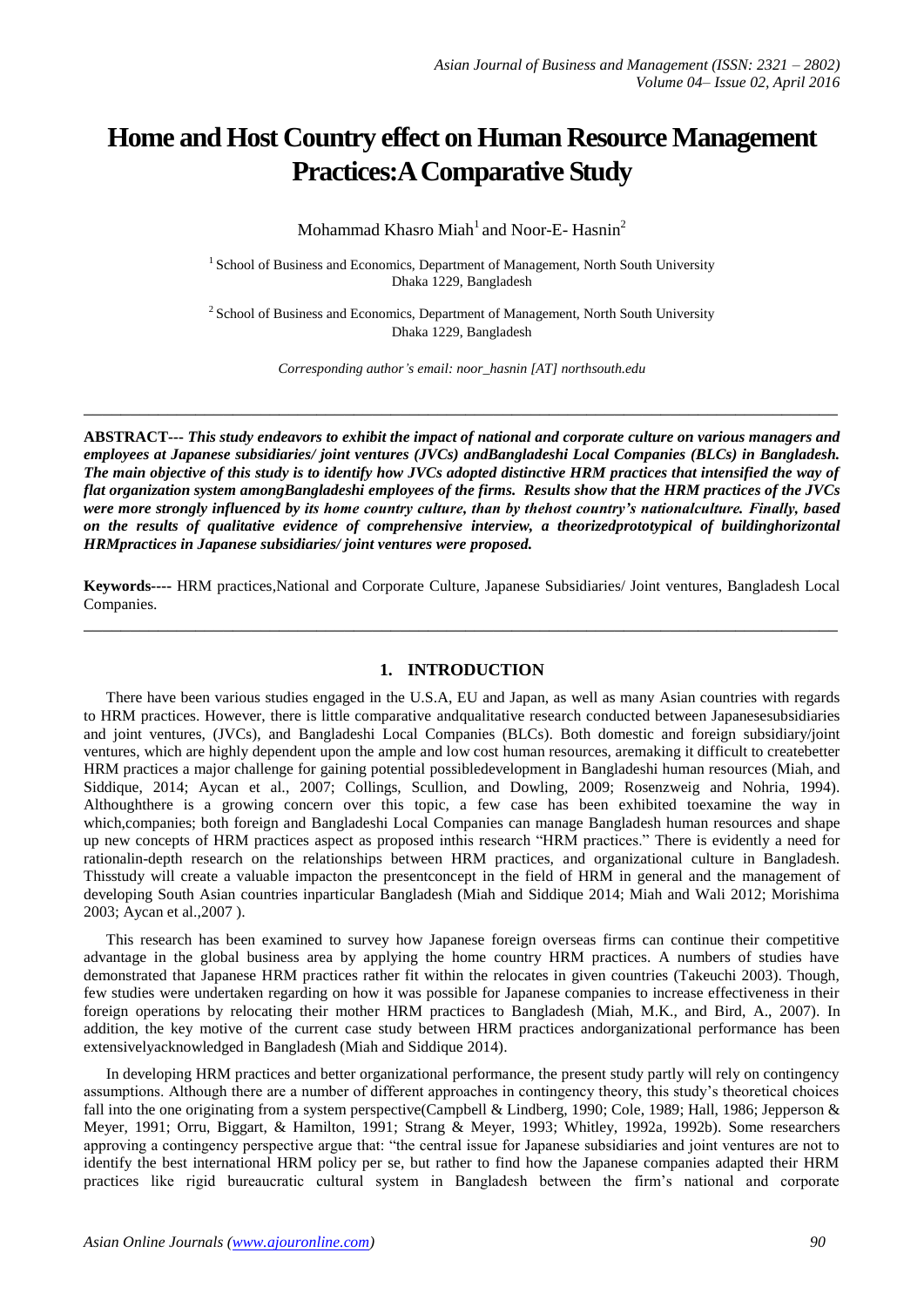culturalsituation, and how national and corporate cultural approach and its HRM practices (are executed) Adler & Ghadar, (1990, 245; Chris and Markus 2006; Aycan, 2008[;Ghoshal & Bartlett, 1988;](http://amj.aom.org/content/45/1/215.full#ref-15) [Grant, 1996;](http://amj.aom.org/content/45/1/215.full#ref-18) [Kogut, 1991;](http://amj.aom.org/content/45/1/215.full#ref-26) [Nohria&Ghoshal, 1997\)](http://amj.aom.org/content/45/1/215.full#ref-38).

Japanese subsidiaries and joint ventures areendeavoring for better HRM practices among Bangladesh managers through adjusting their corporate values, whichare associatedwiththe "strongparent culture" based on a home subsidiaryaffiliation. But due to purpose of the abovesituation, our current researchanticipated a paradigm called "HRM practices" which demonstrates robustextensive training techniques to be used by hiring fresh graduate employees with careful screening process toimprove the Japanese subsidiaries for better performance and enhance participation of managers regardingHRM practices. A number of research scholarshave found that the BangladeshHRM practices is very dictatorialoriented e.g., Habibullah, M., (1974); Razzaque, A. M., (1991); Kanungo, and Jaeger, (1990); Miah, M. K., Wakabayashi, M. and Takeuchi, N. 2003). As McGregor(1960) Theory X explains the negative humantrait that prevail in the Bangladesh companies, that employees want external control. Average human being character has an inherent abhorrence of work and majority of the employee are required to be controlled, directed and threatened with punishment to get them to put forth adequate effort toward the accomplishment of the company objective.

In contrast, Theory Y explains the self-motivated and optimistic philosophies found in the Japanese HRM practice which states that: humans are self-directed, work committed, loyal and accountable. The relationship between managers is more flexible in the typical Japanese HRM system. On the contrary, Bangladeshi local companies follow traditional cultural style, which is closer to that explained by "Theory X." A number of previous researches have shown that in Bangladeshi companies, managers are typically autocratic in their work practices and opinions, and they appear ethically against the idea of employee liberty and flexibility in working framework (Miah, M. K., Wakabayashi, M. and Takeuchi, N. 2003; Miah and Siddique 2014).In contrast, Haire, Ghiselli and Porter (1966) and Taylor, Beechler, & Napier, 1996; Bird, 1991, recommended that Japanese HRM practices are more consultative and participative.

Furthermore, debates on the HRM practices dilemma lead to the questions; how can HRM practices effectively be utilized? Should the parent company try to impose centrally developed HRM practices uniformly across all Locations(global consistency) or should it allow for more locally developed practices, tailored to each location (foreign and local integration)? To sum up,should the HRM function be local, hybridized, or transferred?

### **2. RESEARCH DESIGN**

Thecurrent research; by using adialogue and interview technique was carried out to discover the existing HRM practices inBangladesh. In this case, the authors have taken rigorous interviews and observed firms at their head offices in Dhaka, Chittagong and six factoryplant (three of Japanese and Bangladeshi, each) locations over the course of four weeks at the end of October 2015. The detailedinterviewing process was conducted in the following way: 1) focus on individual interviews, 2) follow-up structured interviews, and 3) ongoing informal dialogue. With this purpose, Japanese subsidiaries/ joint ventures (JVCs) and Bangladeshi local companies (BLCs) inBangladesh werevisited anddifferent types of information regarding HRM practices were collected from several sources. We also collected organization annual reports and other information about the company establishment year, companysize, structure, and corporate philosophy, business growth and employee turnover.

Themain purpose was to investigate, by conducting interviews with the individual company managersand comparing whatfactors impact on HRM practices, measure, and compare their effectiveness in the national and corporate culturalsituation. The target samples consisted of the six(three of Japanese, andBangladesh local) manufacturing, which belong to RMG and Textile industries. The keypurpose why these industries are chosen as cases of this interview survey is the desire to control the human resources acrosscompanies. Earlierstudyrecommended that the level of human resources possessed by a company is considered to significantly and directly influence the HRM effectiveness of firm's HRM practicese.g., Delaney & Huselid, 1996; Miah, M. K., and Bird, A., 2007; Aycan, Z. 2008. It is stated that in Bangladesh particularly, the major industries of Japanese investors are the textile, RMG, and food processing and so forth.

On the other hand, the prior research advocates that the human resource oriented industry is necessarily comparable to those of the textile and food processing industries e.g., Yuen& Kee, (1993). Additionally, some HRM researchesrecommended that the HRM style of companies and their response to internal organizational system including HRM practices and policies should be observed from the careful sampling of some leading and progressive industries (Becker& Huselid, 1999; Thomas 2005). The speed and the nature of business structure changes and its response to HRM are different across industries with different levels of nation. For these reasons, we havechosen the sample firms categorized as less technology-based industries (Yuen& Kee, 1993; Mansour 2007; Taylor, S., Beechler, S., & Napier, N. 1996, Aycan, Z. 2008) and thus did not include the technology and auto industry that are categorized as relatively high technology-based industries.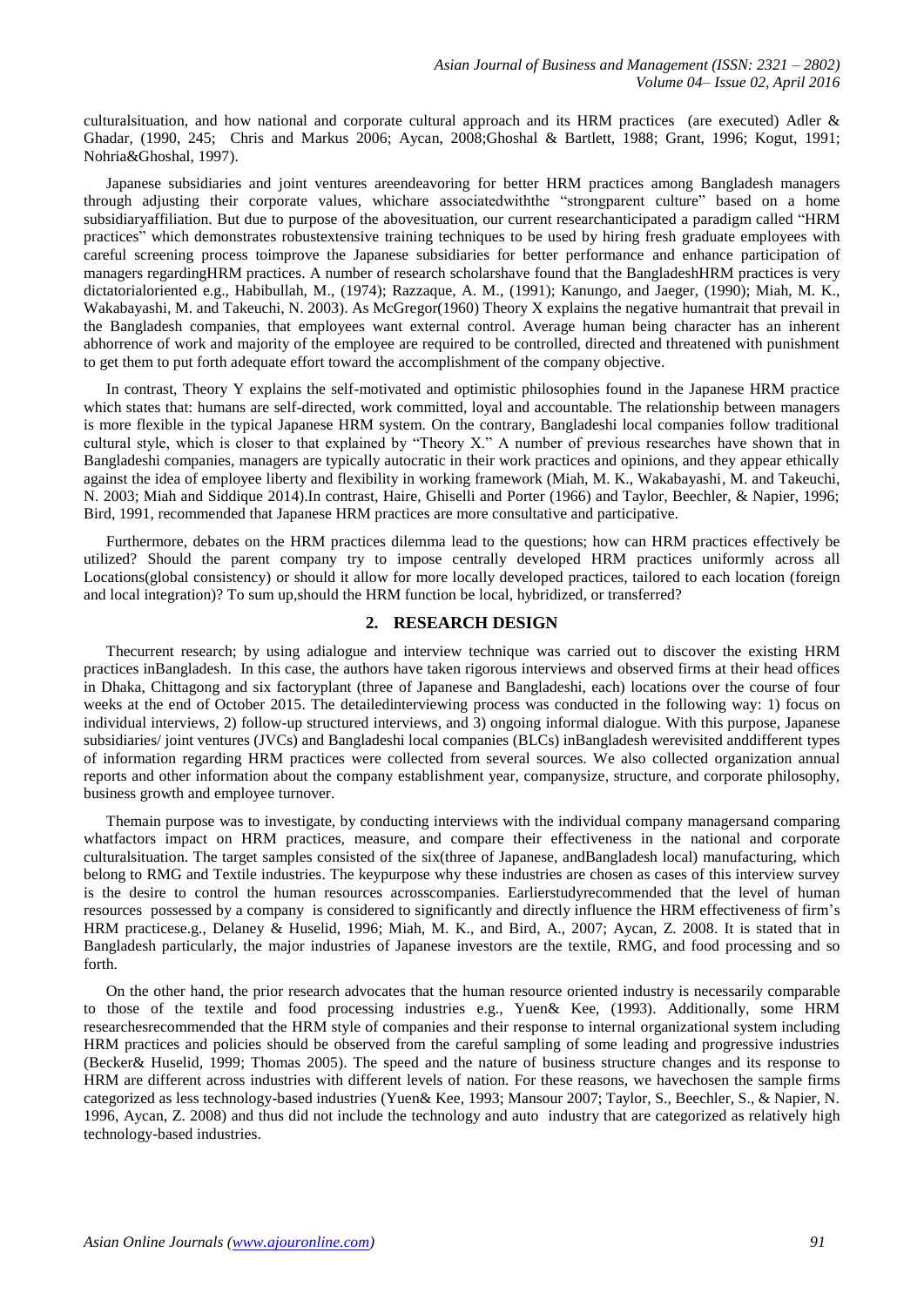*Asian Journal of Business and Management (ISSN: 2321 – 2802) Volume 04– Issue 02, April 2016*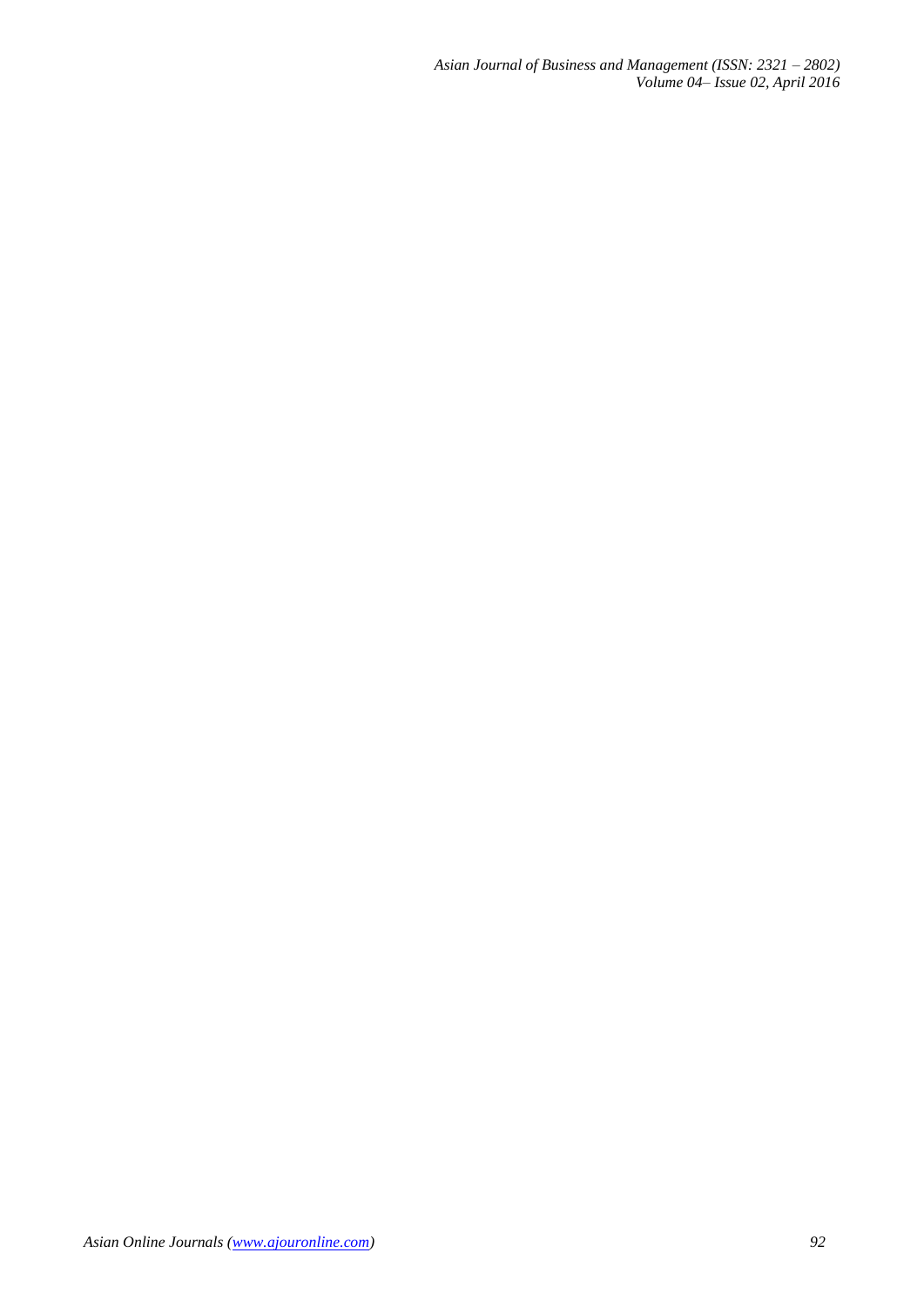| Table 1: Japanese Subsidiaries and Joint Ventures (JVCs) and Bangladeshi Local Companies (BLCs) in Bangladesh |                                                                                                                                                                             |                                                                                                                                                                |                                                                                                                                                                             |                                                                                                                                                               |                                                                                                                                                           |                                                                                                                                                                |  |  |
|---------------------------------------------------------------------------------------------------------------|-----------------------------------------------------------------------------------------------------------------------------------------------------------------------------|----------------------------------------------------------------------------------------------------------------------------------------------------------------|-----------------------------------------------------------------------------------------------------------------------------------------------------------------------------|---------------------------------------------------------------------------------------------------------------------------------------------------------------|-----------------------------------------------------------------------------------------------------------------------------------------------------------|----------------------------------------------------------------------------------------------------------------------------------------------------------------|--|--|
|                                                                                                               | <b>Japanese</b><br>Company (A)                                                                                                                                              | <b>Japanese</b><br>Company (B)                                                                                                                                 | <b>Japanese</b><br>Company (C)                                                                                                                                              | <b>Bangladeshi</b><br>Local<br>Company (<br>A)                                                                                                                | <b>Bangladeshi</b><br>Local<br>Company (<br>$\bf{B}$                                                                                                      | <b>Bangladeshi</b><br>Local<br>Company (<br>C)                                                                                                                 |  |  |
| Company<br><b>Types</b>                                                                                       | Garments                                                                                                                                                                    | Garments                                                                                                                                                       | Garments<br>Accessories                                                                                                                                                     | Textile<br>Company                                                                                                                                            | Garments                                                                                                                                                  | Garments                                                                                                                                                       |  |  |
| Interviewed<br>people                                                                                         | General<br>Manager,<br>Manager HR,<br>Production,<br>Supervisor,<br>Line Manager,<br>Manager<br>factory,<br>Assistant<br>Manager<br>Production and<br>Factory<br>Supervisor | General<br>Manager,<br>Manager HR,<br>Executive HR,<br>Supervisor<br>Line manager<br>Manager<br>Factory,<br>Manager<br>Production and<br>Factory<br>Supervisor | General<br>Manager,<br>Company Vice<br>President,<br>Production,<br>Manager HR,<br>Manager<br>Accounting,<br>Manager<br>Factory,<br>Production and<br>Factory<br>Supervisor | General<br>Manager,<br>Manager HR,<br>Factory<br>Supervisor,<br>Line<br>Manager<br>Factory and<br>Production<br>Manager,<br>Employee<br>Association<br>Leader | General<br>Manager,<br>Manager HR,<br>Executive<br>HR,<br>Supervisor<br>Line<br>manager<br>Manager<br>Factory,<br>Production<br>and Factory<br>Supervisor | General<br>Manager,<br>Manager<br>HR,<br>Executive<br>HR,<br>Supervisor,<br>Line<br>Manager,<br>Manager<br>Factory,<br>Production<br>and Factory<br>Supervisor |  |  |
| Company<br>Establishment<br>Year                                                                              | 1992                                                                                                                                                                        | 1990                                                                                                                                                           | 2001                                                                                                                                                                        | 1978                                                                                                                                                          | 1984                                                                                                                                                      | 1958                                                                                                                                                           |  |  |
| Type of<br>Industry                                                                                           | Joint -venture                                                                                                                                                              | Subsidiary                                                                                                                                                     | Subsidiary                                                                                                                                                                  | Local                                                                                                                                                         | Local                                                                                                                                                     | Local                                                                                                                                                          |  |  |
| Number of<br>Total<br>Employees                                                                               | 6000                                                                                                                                                                        | 4800                                                                                                                                                           | 4350                                                                                                                                                                        | 4890                                                                                                                                                          | 16000                                                                                                                                                     | 6800                                                                                                                                                           |  |  |
| Number of<br>Foreign<br>Expertise                                                                             | 9                                                                                                                                                                           | 8                                                                                                                                                              | 14                                                                                                                                                                          | N <sub>0</sub>                                                                                                                                                | N <sub>0</sub>                                                                                                                                            | N <sub>o</sub>                                                                                                                                                 |  |  |
| Average Age<br>of Employees                                                                                   | 32.5                                                                                                                                                                        | 27.5                                                                                                                                                           | 29.1                                                                                                                                                                        | 42.6                                                                                                                                                          | 47.0                                                                                                                                                      | 53.7                                                                                                                                                           |  |  |
| Average<br><b>Education</b> of<br>Employees                                                                   | Master degree                                                                                                                                                               | <b>Bachelor</b><br>degree                                                                                                                                      | Master Degree                                                                                                                                                               | <b>Bachelor</b><br>degree                                                                                                                                     | <b>Bachelor</b><br>Degree                                                                                                                                 | College<br>Degree                                                                                                                                              |  |  |
| Number of<br>Strike Day                                                                                       | No strike                                                                                                                                                                   | No strike                                                                                                                                                      | No strike                                                                                                                                                                   | No strike                                                                                                                                                     | No strike                                                                                                                                                 | $4th$ day<br>strike                                                                                                                                            |  |  |
| <b>Business</b><br>Growth                                                                                     | High                                                                                                                                                                        | High                                                                                                                                                           | High                                                                                                                                                                        | Moderate                                                                                                                                                      | High                                                                                                                                                      | Moderate                                                                                                                                                       |  |  |
| Sales Growth                                                                                                  | 10% -15%                                                                                                                                                                    | 8% - 12%                                                                                                                                                       | 10% - 15%                                                                                                                                                                   | 7%-12%                                                                                                                                                        | 6%-11%                                                                                                                                                    | 3%-6%                                                                                                                                                          |  |  |
| Employee<br><b>Turnover Rate</b>                                                                              | 1% to 4%                                                                                                                                                                    | $2\% - 5\%$                                                                                                                                                    | 4% - 7%                                                                                                                                                                     | 5%-8%                                                                                                                                                         | 5%-7%                                                                                                                                                     | 6%-10%                                                                                                                                                         |  |  |

### **3. RESEARCH RESULTS**

Results of the present qualitative study (Table 2) revealed that traditional Bangladeshi style of HRM practices still prevail and the standardization of HRM practices are very poor. The primary cause results from local company managers and employees, who are poorly trained or have negative tendency towards organization. However, current interview study results (Table 2) indicatethat Japanesesubsidiaries and joint ventures do have a participative HRM practices showing consistency with the well-known early evidence provided by Haire, Ghiselli and Porter (1966).

On the other hand, based on the case study (Figure 1) it can be inferred that Japanese companies in Bangladesh create a blend of strong corporate culture of the parent and the local traditional culture tocreate an"open hybrid" or "Third culture" that suits the local cultural setting ofBangladesh. TheBangladeshi based Japanese companies started their affiliated HRM practices using a customized style modified from the home or host culture. The Japanese companies created this "Cross HRM practices"which appears to be a fit for Bangladeshi traditional HRM style. This system motivates theBangladeshi managers to learn from Japanese parent sources within the Bangladeshiorganization. A number of researchersin this area suggested the effect on the hybridHRM technique /design on the global learning competence of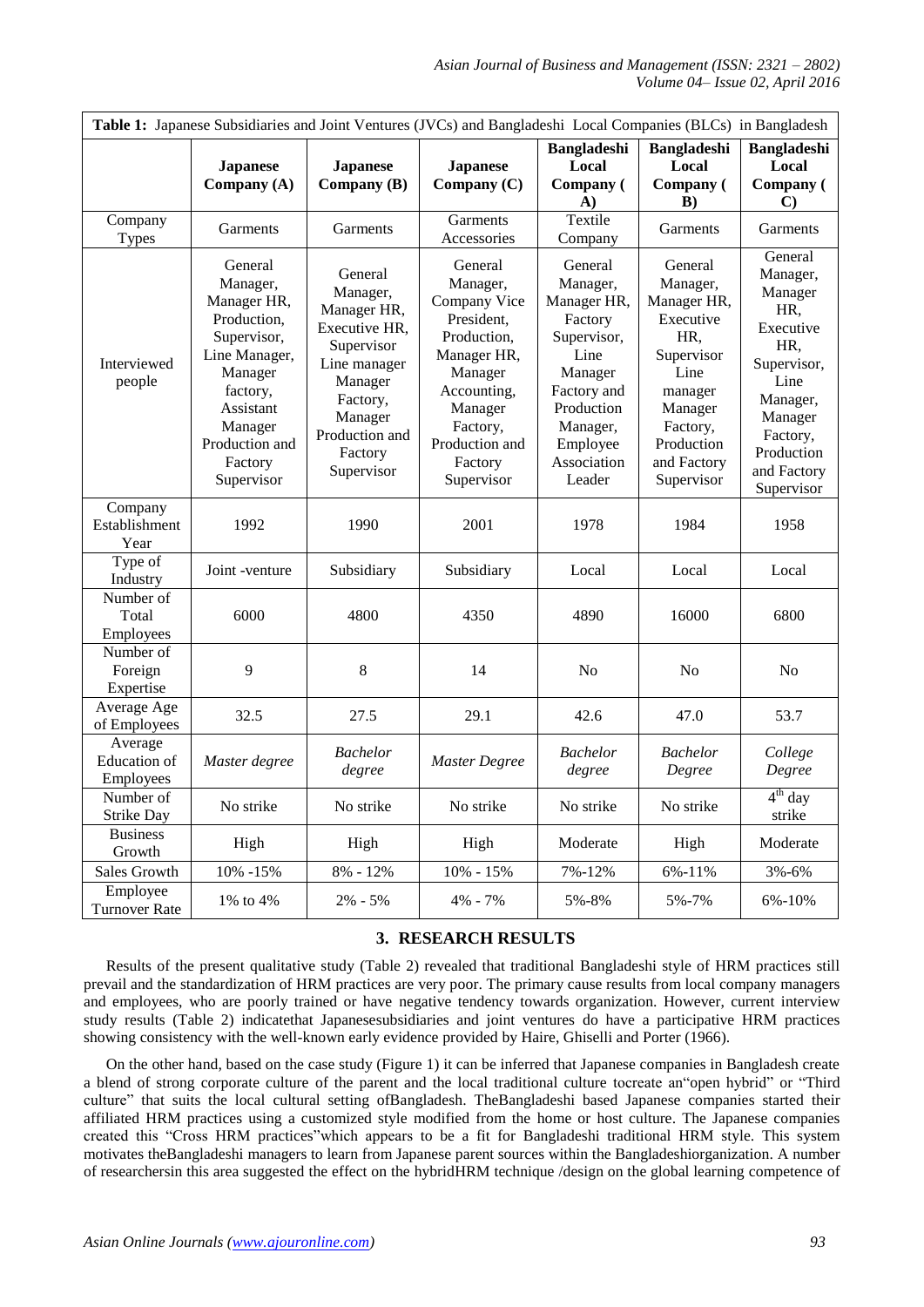firm's policy and practices, particularly in highlighting on the impact of systems on the organization's capacity toutilize double-loop learning, goingbeyond the single-loop learning(Argyris, et al., 1978; Nevis, DiBella, & Gould, 1995; Sonja Sackmann and Margaret, (2004). The revolutionary research by Bird et al. (1999; Dowling and Engle, 2008) has pointed out that home country based firms are predominantly constrained in the organization's ability to examine the underlying assumptions of HRM practices. Based on some studies, the Japanese enterprise union system enableshorizontal and vertical communication, participation of managers and employees in the consensus decisions of the company, and wage settlements without any hostility. This remains core to Japanese HRM practices as it ensures a win-win working environment with organizational innovation and quality of working environment.

**Table 2:** Summary Results of Case Study Based on Interview Survey among Japanese Subsidiaries/ joint ventures and Bangladeshi local Companies

|                                  | <b>Japanese Subsidiaries/ Joint Ventures</b> | <b>Bangladeshi Local Companies</b>      |  |  |
|----------------------------------|----------------------------------------------|-----------------------------------------|--|--|
| <b>Recruiting and Selection</b>  | Fresh graduate, well-structured and          | Internal and External, Written test,    |  |  |
| process                          | Internal, Online test, Written, Cognitive,   | unstructured Oral Interview, less       |  |  |
|                                  | and Oral Interview with Internship           | Internship focus; less unstructured     |  |  |
|                                  | practices; structured Job Specification and  | Job Specification and Description       |  |  |
|                                  | Description                                  |                                         |  |  |
| <b>Training and Development</b>  | Clearly Job Rotation, long term training     | Moderate focus on Job Rotation,         |  |  |
|                                  | with On The Job training; Home Country       | short term focus on training and On     |  |  |
|                                  | HR Policy based training; Training           | The Job and Off The Job; less           |  |  |
|                                  | outcome considered with high importance      | overseas training, coaching by          |  |  |
|                                  |                                              | supervisor and less skill training by   |  |  |
|                                  |                                              | outside agency                          |  |  |
|                                  | Promotion based on Key Performance           | Promotion based on Key                  |  |  |
| <b>Promotion Practices</b>       | Indicators(KPI); performance based with      | Performance Indicators (KPI) but        |  |  |
|                                  | 360 degree feedback                          | sometime it does not work due to        |  |  |
|                                  |                                              | seniority and local influence; this     |  |  |
|                                  |                                              | mixed method is not a clear policy,     |  |  |
|                                  |                                              | written in the promotion practices      |  |  |
| <b>Performance Appraisal and</b> | 360 degree feedback, Written feedback        | Performance Appraisal time interval     |  |  |
| <b>Management</b>                | given to employees; parent country PAM       | is once a year; no clear policy; it is  |  |  |
|                                  | adaptation is visible                        | kind of unstructured and verbal         |  |  |
|                                  |                                              | method is used.                         |  |  |
| <b>Compensation and benefits</b> | Market trends, competency based; home        | Market trends; moderate                 |  |  |
| practices                        | and local country adaptation; health         | competency based; local country         |  |  |
|                                  | insurance, monetary and non-monetary         | adaptation; monetary benefits more      |  |  |
|                                  | rewards; gratuity and provident fund;        | and less non-financial involvement;     |  |  |
|                                  | festive and performance bonus; both male     | festive bonus and only one company      |  |  |
|                                  | and female get equal.                        | follow performance bonus; both          |  |  |
|                                  |                                              | male and female get equal.              |  |  |
| <b>Employee Employer</b>         | <b>Improve Total Quality</b>                 | Company is more concern about the       |  |  |
| Relationship                     | (systems, service,                           | profit and ROI but sometime focus       |  |  |
|                                  | product, staff, process                      | is on quality and better process and    |  |  |
|                                  | and environment and quality                  | cost reduction; one company was         |  |  |
|                                  | Enhancement; company win-win strategy        | found with no standard measurement      |  |  |
|                                  | based policy; product innovation; quality    | about quality and product innovation    |  |  |
|                                  | focus and cost reduction focus; strong       | focus; strong local, national, cultural |  |  |
|                                  | parent country based corporate culture and   | based business policy and strategy.     |  |  |
|                                  | business strategy).                          |                                         |  |  |

The currentcase study points out that JVS and BLCs are culturally very different, but Japanese Companies are strongly influenced by the culture of their home country, resulting in formation of hybrid HRM practices. This result suggests that the corporate culture of Japanese company can have a better and a substantial influence than the Bangladeshi national culture in transformingthe HRM practices for the Japanese companies operating in Bangladesh

In contrast, BLCs aredeeply influenced by the national culture rather than the corporate culture in shaping the HRM practices. Theseoutcomes advocate that through extensive training and coaching experience in JVS ventures corporations, Bangladeshi managers could be more engaged and loyal towards organization and employees and adapt themselves to thewin-win growth in HRM practicesof the company. This is a fascinating case of organizational learning in which the influence of the Japanese parent country culture on the first (Bangladeshi) culture creates agood working environment for Bangladeshi managers. This study encourages foreign companies to overcome thetraditional ideas and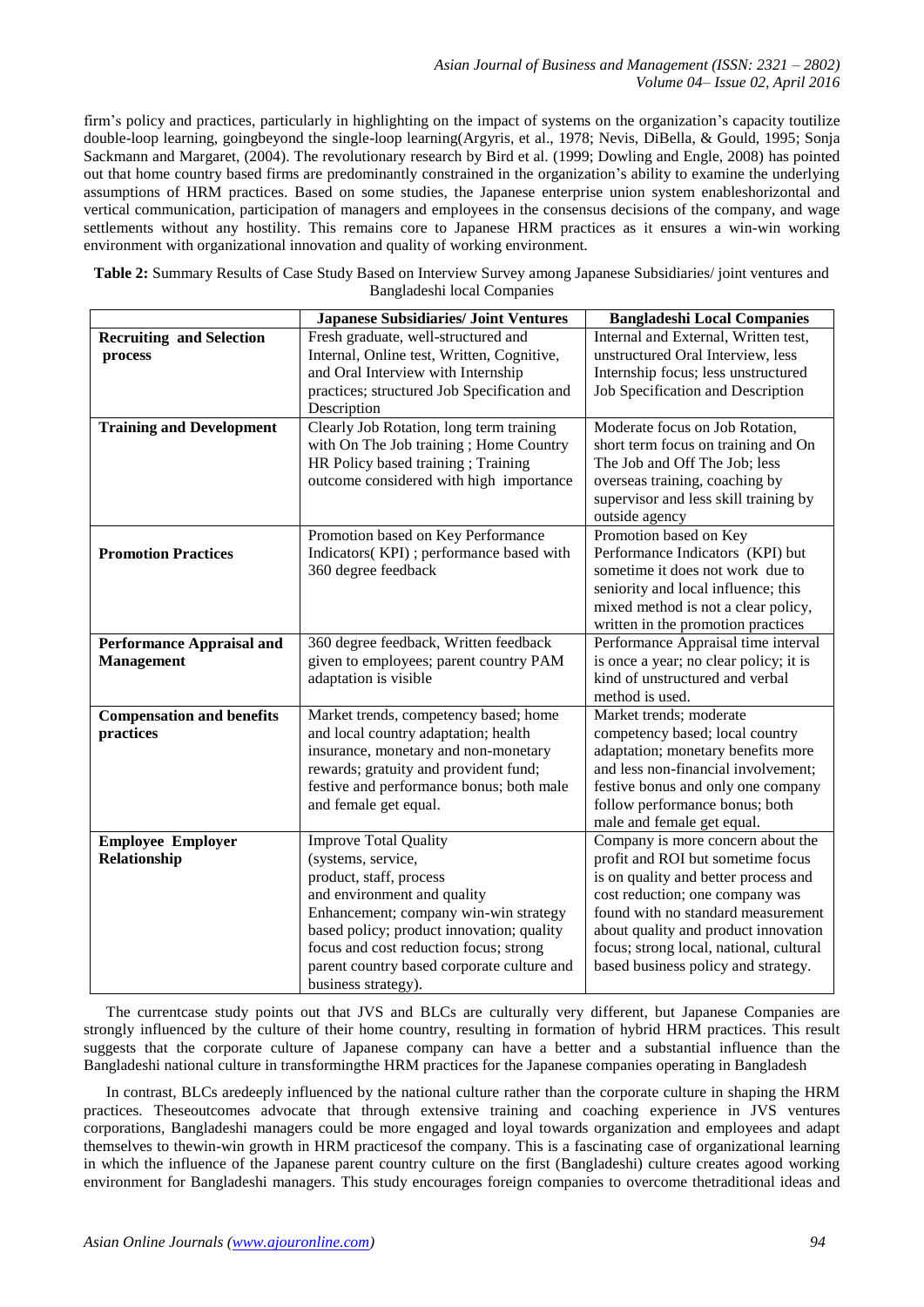create new HRM practices which provide them insights on how to manage organization and supervise employees efficiently. The implementation of the idea of "third culture learning" in Bangladesh bringing concepts from Europe and America, is an area that can be further explored via research and investigation.

According to projected diagram (Figure 2) theformation andexpansion of a parent company's corporate HRM practices, can be used as a base on which the new HRM practices can be developed.Japanese company in these cases, made significantdevelopments involvingnew knowledge based hiring of fresh graduates as employees. This is achieved by undertaking a careful screeningprocedures and a selection practice following thefirststepused in adopting the parentcorporate HRM practices. The first is with regards to choosing between two prospects. Japanese companyfocuses onin– house trainings:"on the job" and "Job Rotation". Thiscomprisescoaching managers to developtheir knowledge and skills preventtediousbehavior, andconcurrentlystresscontinuous training byusing acoaching basedtechnique (Miah, M. K., Wakabayashi, M., and Tomita, T. 2001; Schuler, & Jackson, 1987; Takeuchi, N. 2003).



**Figure 1:** Proposed Diagram Drawn by Case Study based on Japanese Subsidiaries and Joint Ventures in Bangladesh

Thesecondstep ofa HRMprototype can operate at any of the two levels: company HRM practices, and participative HRM philosophy. Designed to enhance participative HRM practices,Japanese companyis demanding to strengthen work engagement and participative working environment among managers and employees' to employ effective way of human resources handing in their organization. In order to impart this technique, JVCshas adaptedthe following HRM practices : (1) Promotion based on 360 performance, (2) Merit and performance based payment, (3) Extensive job rotation (4) Bonus and benefits on overall company performance (5) Transformational leadership (6) Bottom-top decision making (7) Combination ofhorizontal and vertical communication (8) Improve total quality management with learning organizational culture.

The present case study defines theframework into which HR policies fit in theBangladeshi organizations.A newly chosen corporate philosophymay also be consistent with a widely accepted policy in the host country. Study found that "resource accumulation"is awidelyrecognized Japanese HRM practices or style (Beechler& Bird; 1995, Bird 1991; Kagono, et al. 1986; Schuler, 1989; Takeuchi 2001) that predicts Japanese Company in Bangladesh to bear overtime as aresult of their ability to utilize home based human resources.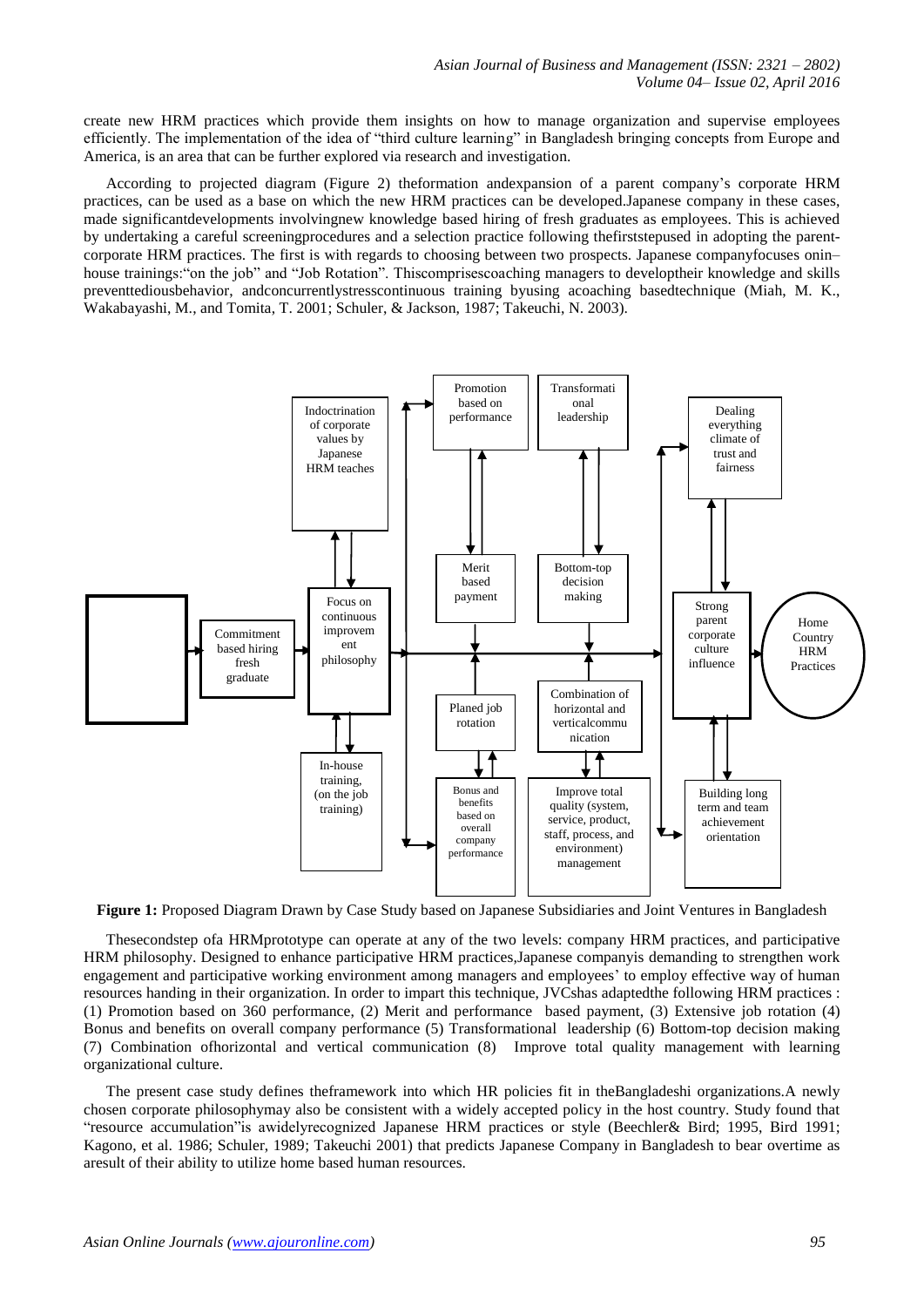Finally, a strong home country corporate cultural pattern is created by Japanese Company, focusing on provoking specific organizational behaviors.Japanese companies haveimplemented the form from their parent practice by being devoted to how their employees in the host country perform and comparing them to similar aspectsof Japanese employees back home. For this reason, Japanese Company in Bangladesh paid its employees overtimefor stayingafter hours to work in generating effective management and employees' work commitment and team activities, just as in Japan.

The fact that Japanese employees stayed after work voluntarily, without pay, reflected differing policies and philosophies between the two locations (Takeuchi 2001; Schuler, & Jackson, 1987). A critical idea here is that, the similaritywith respect to some practices (Quality Control Circles) that could be accomplished only through differences in other practices (fair compensation and benefits practices), draws the attention to the parent company's assessment of certain policies as being vital to the effective and participation of the affiliate(Vogel, 1979; Ouchi, 1981; Peters and Waterman, 1982). In order to change Bangladeshi traditional values and culture, Japanese companiesseek corporate values of the parent company by adopting trust and fairness.

## **4. CONCLUDING REMARKS**

To conclude,the"third culture system" or "open hybrid" corporateculture in theBangladeshi based Japanese companies helped to establishmanagers and employees teamworkrelationshipand they depended on the notion of unity and a flat organization system. Extensive trainings take place through job rotations and ongoing home country coaching activities including both on and off the job.

Thus, two factors strongly influence the decisions about the HRM practices at which the model is to be applied, they are: (1) how the company perceives management as a core competency, and (2) the perception that the parent's management system fits with the host country culture. High perception was noticed in instances where management was seen as a core competence or the parent system's fit with the local culture.

Finally, the present case study anticipated model has identified the noticeable futures of Japanese HRM practices and styles based on cross-cultural context. Having said so, the current model could be expanded or substituted models can be developed to further elaborating on the research. Additionally, future research is required on this model for MNCs to identify its degree of applicability in other Asian countries. Taking into consideration of the uniformity of the home institutional context of Japanese MNCs (Lincoln et al., 1986; Smith, 1997; Yoshimura and Anderson, 1997; Crawford, 1998), it is apparent that further research on non-Japanese subsidiaries/joint ventures (Western MNCs) will eventually signify that the proposed model will require further expansion.

### **5. REFERENCES**

- Adler, N & Ghadar, F. (1990). Strategic human resource management: A global perspective. In R. Pieper (Ed.) human resource management: An international comparison. Berlin: De Gruyter.
- Argyris, C., and Schon, D. (1978). Organizational learning: A theory of action perspective, Reading, MA: Addison-Wesley.
- Aycan, Z. (2008). Contributions of cross-cultural perspectives to industrial and organizational psychology; Advancements in theory, research and applications. Invited addressee presented at the 29th International Congress of Psychology, Berlin, Germany.
- Aycan, Z., Al-Hamadi, A. B., Davis, A., and Budhwar, P. (2007). Cultural orientations and preferences for H R M policies and practices: the case of Oman. The International Journal of Human Resource Management, 18(1):  $11 - 32$ .
- Becker, B.E. andHuselid, M.A. (1999). Overview: Strategic human resource management in five leading firms. Human Resource Management, 38(4): 287-301.
- Bird, A., and Beechlor, S. (1995). Links between business strategy and human resource management strategies in U.S. based Japanese subsidiaries: An empirical investigation. Journal of International Business Studies, 26:23-45.
- Bird, A. W. (1991).Career advancement in Japanese top management teams. Michigan: University Microfilms International, A Bell & Howell Information Company.
- Bird, A., Taylor, S., and Beechler, S. (1999). Organizational learning in Japanese overseas Affiliates, In S. Beechler and A Bird (eds.) Japanese multinational abroad: individual and organizational learning: 235-59. New York: Oxford University Press.
- Campbell, J., & Lindberg, L. (1990).Property rights and the organization of economic activity by the state. American Sociological Review, 55: 634-647.
- Chris Carr and Markus Pudelko, (2006).Convergence of management practices in strategy, finance, and HRM between the USA, Japan, and Germany, International Journal of Cross Cultural Management, 2006, 6(1), pp. 75 -100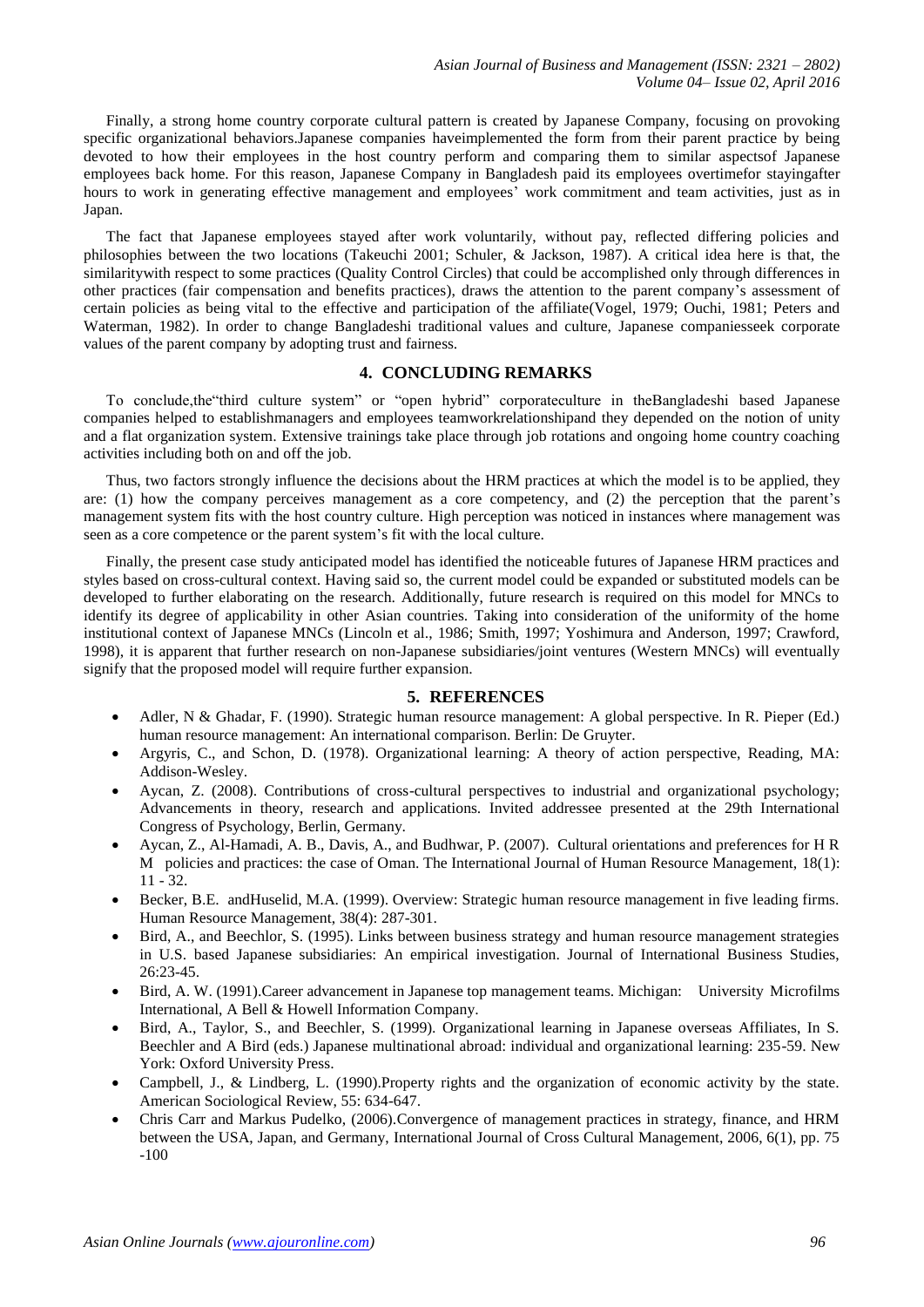- Cole, R. (1989). Strategies for learning: Small-group activities in American, Japanese, and Swedish industry. Berkeley: University of California Press.
- Collings, DG, Scullion, H., and Dowling PJ. (2009). Global staffing: A review and thematic research agenda. International Journal of Human Resource Management, 20 (6): 1253-1272.
- Crawford, R.J. (1998). Reinterpreting the Japanese Economic Miracle. Cambridge, MA: Harvard University Press.
- Delaney, J.T., and Huselid, M.K. (1996). The impact of human resource management practices on perceptions of organizational performance. Academy of Management Journal, Vol.39, No.4, 949-969.
- Dowling, P. Festing, M. Engle, (2008). A. International Human Resource Management, the fifth edition
- Friedman, T.L. (2005). The World is flat: A Brief History of the Twenty-first Century. New York: Farrar, Strauss and Giroux.
- Ghoshal, S., & Bartlett, C. (1988).Creation, adoption, and diffusion of innovations by subsidiaries of multinational corporations.Journal of International Business Studies, 19(fall): 365-388
- Grant, R. M., (1996).Prospering in dynamically-competitive environments: Organizational capability as knowledge integration.Organization Science, 7: 375-387.
- Habibullah, M. (1974). Motivation Mix, Bureau of Economic Research, University of Dhaka, Bangladesh.
- Haire, M., Ghiselli, E.E., & Porter, L. W. (1966). Managerial thinking: An international study, New York: John Wiley & sons. p.16.
- Hall, P. (1986).Governing the economy: The politics of state intervention in Britain and France. Cambridge, England: Polity Press.
- Jepperson, R,.& Meyer, J. (1991).The public order and the construction of public organizations. In W. W. Powell & P. J. DiMaggio (Eds.), The new institutionalism in organizational analysis: 204-231. Chicago: University of Chicago Press.
- Kagono, T., Nonaka, I., Sakakibara, K., and Okumura, H. (1986). Strategic vs. evolutionary management. Amsterdam: North Holland.
- Kanungo, R.N. and Jaeger, A.M. (1990). Introduction: The need for indigenous management in developing countries, in A.M. Jaeger and R.N. Kanungo (eds.) Management in developing countries, London: Rutledge, 1- 9.
- Kogut, B., (1991).Country capabilities and the permeability of borders.Strategic Management Journal, 12: 33-47
- Lincoln, J.R., Hanada, M., and lson, J. (1986). Cultural orientations and individual reactions to organizations: A study of employees of Japanese –owned firms. Administrative Science Quarter, 26, pp.93-115.
- Mansour Javidan, Richard M.Steers, and Michael A.Hitt (eds.), (2007). The Global Mindset. Amsterdam: Elsevier, Orly Levy, Sully Taylor, Nakiye Boyacigiller, and Schon Beechler, Global mindset: a review and proposed extensions, in Javidan et al , The Global Mindset pp. 11- 41
- McGregor, D. (1960). The human side of enterprise. New York: McGraw- Hill Book Co.
- Miah, M. K. and Siddique, H. (2014). A Comparative Study of HRM practices between Foreign and Local Garment Companies in Bangladesh, South Asian Journal of Human Resource Management, Volume1 (1), 67-89
- Miah, M.K. and Bird, Allan (2007). The impact of culture on HRM styles and firm Performance: evidence from Japanese parents, Japanese subsidiaries/joint ventures and South Asian local companies, The International Journal of Human Resource Management, Taylor and Francis 18:5, 908–923.
- Miah, M. K. and Wali, M. F. I. (2012).Transferability of Chinese Human Resource Management Practices in Bangladesh: A Case Study. Academy of Taiwan Business Management Review. Vol .8, Num.3, December 2012
- Miah, M. K., Wakabayashi, M., and Takeuchi, N. (2003). Cross-cultural comparisons of HRM styles: based on Japanese companies, Japanese subsidiaries in Bangladesh and Bangladeshi companies. Journal of Global Business Review, 4(1) 2003.p. 77-98.
- Miah, M. K., Wakabayashi, M., and Tomita, T. (2001). A study on HRM philosophies and managers' beliefs about human resources: comparison based on Japanese companies in Japan, and Japanese and Bangladeshi companies in Bangladesh. The Japanese Journal of Administrative Science, 15(2) 131-144.
- Morishima, M. (2003).Changes in White-Collar Employment from the Employee's Perspective, Japan Labor Bulletin, September 2003.
- Nevis, E.C., DiBella, A.J., and Gould (1995). Understanding organizations as a learning systems. Sloan Management Review. Winter: 73-85.
- Nohria, N., &Ghoshal, S. (1997).The differentiated network: Organizing multinational corporations for value creation. San Francisco: Jossey-Bass.
- Orru, M., Bighart, N., & Hamilton, G. (1991).Organizational isomorphism in East Asia. In W. W. Powell & P. J. DiMaggio Eds.), The new institutionalism in organizational analysis: 361-389. Chicago: University of Chicago Press.